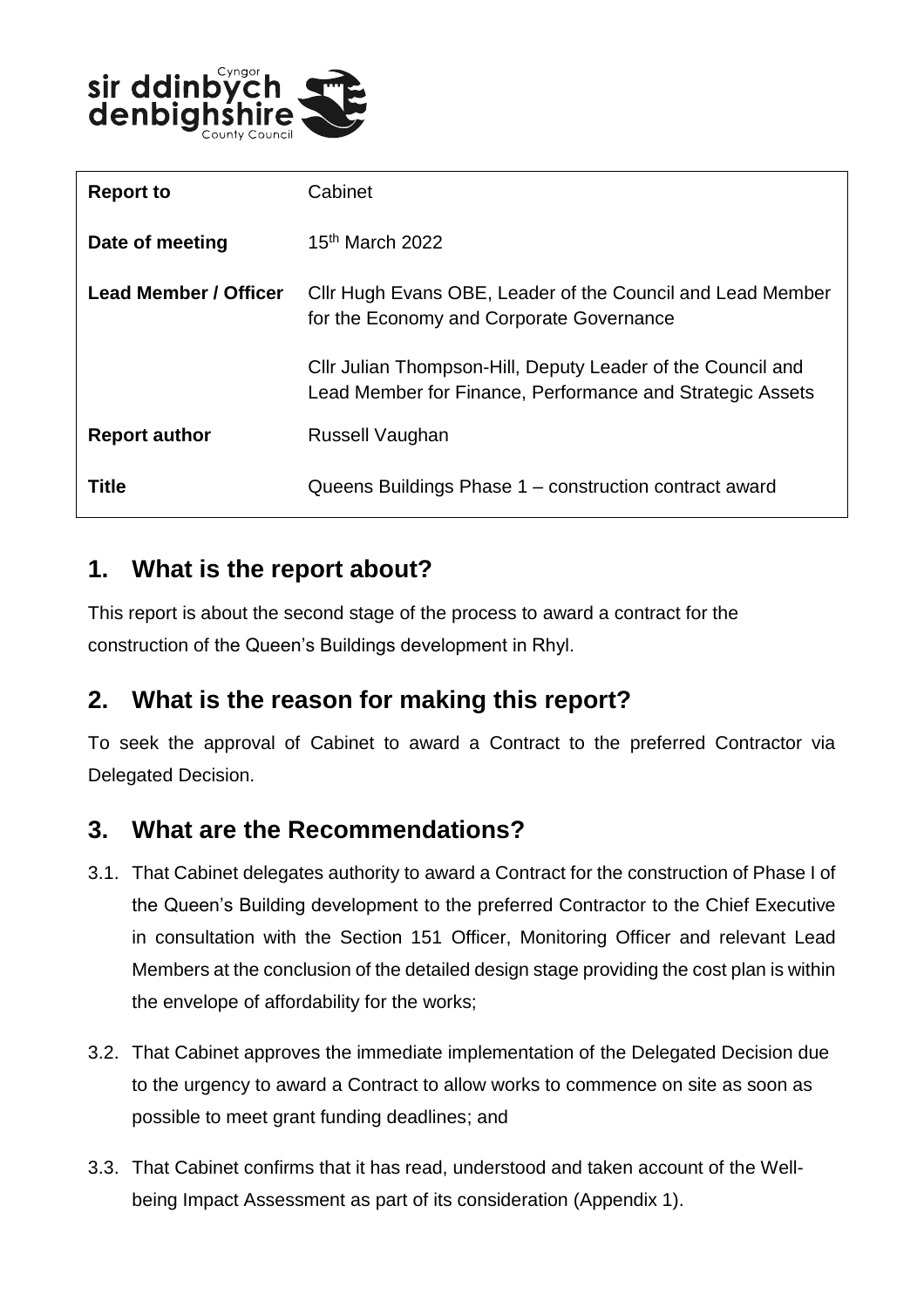# **4. Report details**

- 4.1 In March 2019, Denbighshire County Council acquired a number of adjacent buildings in Rhyl town centre on the seafront, known collectively as Queen's Buildings. The buildings were in a dilapidated state, with no active uses on upper floors (the seafront buildings are four storeys) and significant areas of vacant floor space at the ground floor level. Towards the end of 2020 the Council developed ambitious plans for a mixed use, phased development of the site. All buildings other than the Queen's Chambers on the Sussex Street frontage have now been demolished and a full Planning approval for Phase 1 and an outline approval for subsequent phases was granted at the Planning Committee in September 2021.
- 4.2 In April 2021, Cabinet approved the procurement strategy to deliver Phase 1 of the Queens Buildings development. This was to appoint a contractor on a two-stage process via Lot 3 of the North Wales Construction Partnership (NWCP) framework. Wynne Construction were successful in this first stage and were appointed to work the scheme up from Planning approved, through detailed design to construction. We will shortly be at a stage where the Contractors Proposals (CP's) have been received and agreed, and are in a position to let the construction contract to Wynne Construction to deliver Phase 1 of the development.
- 4.3 Having secured the budget required to deliver Phase I of the project, the final stages of detailed design work is taking place including preparation of the CP's and the contract specification ready for construction, which is due to start in mid/late April. As the letting of the construction contract will fall after the last Cabinet meeting of this Council, approval to award the contract through a Delegated Decision is required to ensure that the tight timescales for project delivery are achieved. All of the outputs need to be delivered and funding drawn down by 28<sup>th</sup> February 2023 or we would have to return in excess of £5.5m of grant funding received or for which offers are in place.
- 4.4 To ensure that construction can start in time to deliver the outputs in line with the deadlines set by the funding bodies, the principal contractor needs to be able to place orders in advance for some items that have a long lead-in time. These are for steelwork, and for specialist piling and groundwork sub-contractors. The cost of these items will be around £500k and the Council will need to underwrite these costs until a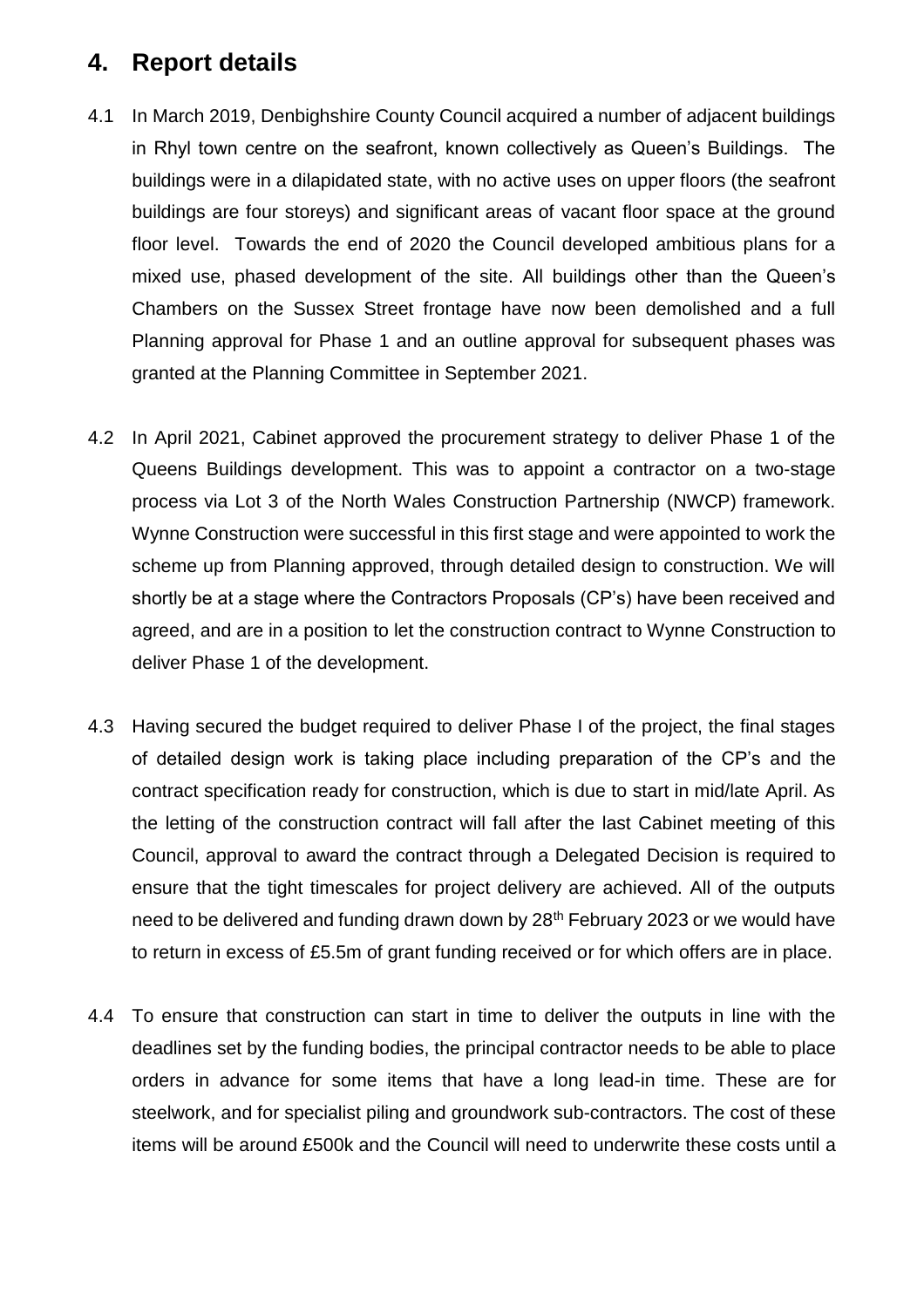formal contract is in place, and this will allow the current construction programme to be maintained.

# **5. How does the decision contribute to the Corporate Priorities?**

The decision will contribute to the delivery of the Corporate Priority to achieve an attractive and protected environment supporting well-being and economic prosperity by;

- **F** removing partially derelict town centre buildings and returning the site on which they currently stand to a productive use;
- **Peroviding premises which will enable the mix of uses in the town centre to be diversified** thereby providing it with a sustainable and economically viable future;
- **PEDECITE:** providing opportunities for new employment and business growth;
- delivery a quality development which will stimulate the private sector to undertake further investment; and
- **EXEDENT** increasing biodiversity in an urban location.

# **6. What will it cost and how will it affect other services?**

The current estimated cost to deliver Phase 1 is £12,622,261 and is set out in Appendix 2 although it should be noted that this also includes costs that will enable, and reduce costs for the delivery of future phases. This includes items such as the acquisition, asbestos removal, demolition and groundworks for the entire site within our ownership, and delivery of Phase 1.

The funding secured to date from a number of sources is shown in the table below:

| <b>Funding Source</b>                      | <b>Amount</b> |
|--------------------------------------------|---------------|
| Denbighshire Capital Plan                  | £4,900,000    |
| European Regional Development Fund         | £3,350,000    |
| Welsh Government - Targeted Match Funding  | £2,500,000    |
| Welsh Government - Transforming Towns Fund | £809,261      |
| Welsh Government - Economic Stimulus Grant | £811,000      |
| Denbighshire Asbestos Revenue Budget       | £252,000      |
| TOTAL                                      | £12,622,261   |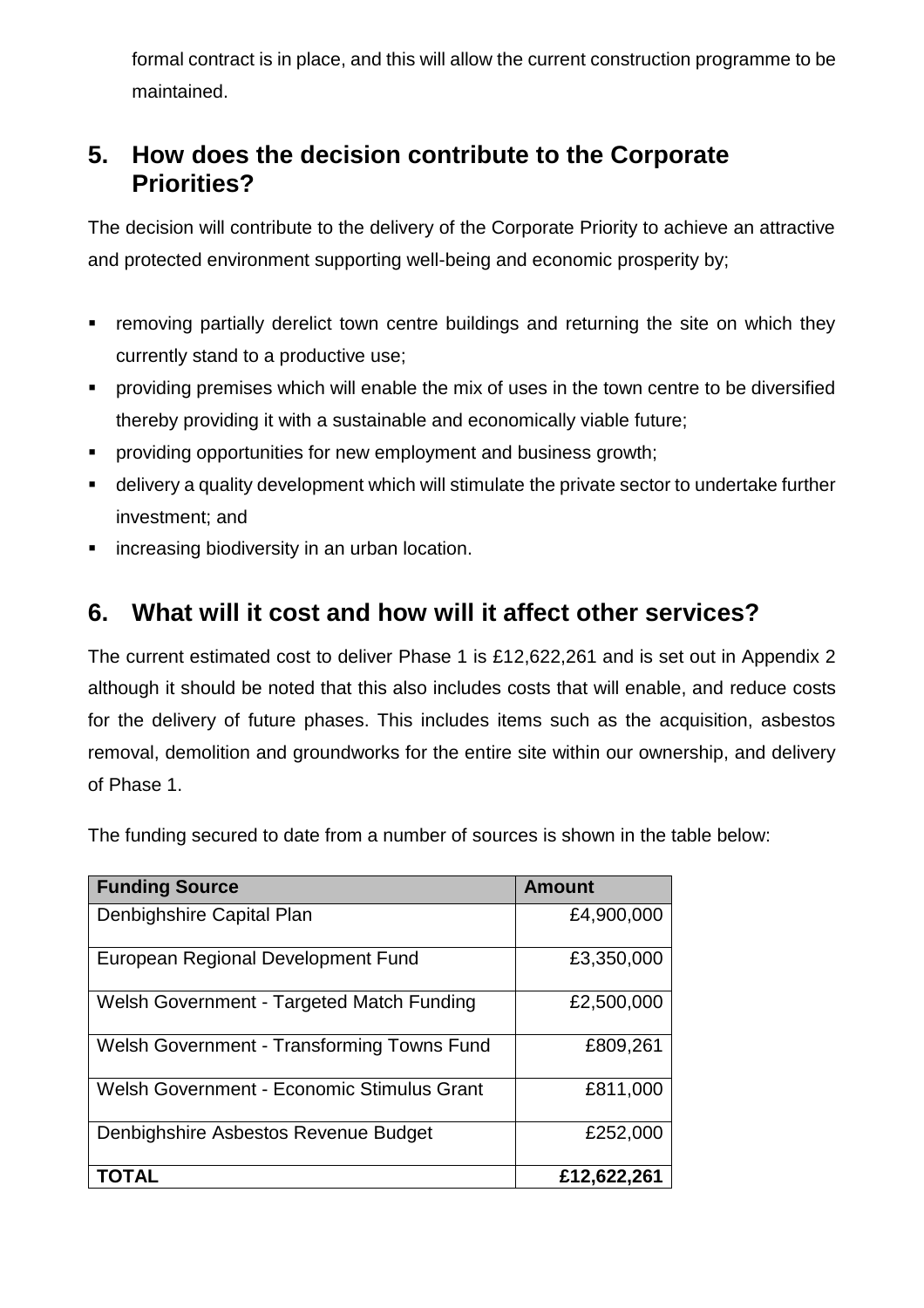### **7. What are the main conclusions of the Well-being Impact Assessment?**

The main conclusions of the assessment are that the proposal will have a positive impact on all of the well-being goals through the provision of a low carbon, fully accessible development which will improve communications and transport infrastructure in a location which will enable residents to access a wider range of services on foot or by cycling. The proposal will have a positive impact on the economy by improving the vitality of the town centre and increasing awareness of employment opportunities in the construction and leisure sectors. It will improve the attractiveness of the area by removing dereliction and improving community safety.

#### **8. What consultations have been carried out with Scrutiny and others?**

**Cabinet Briefing** - numerous updates provided to Cabinet Briefing throughout the life of the project, most recently on 7<sup>th</sup> February and 7<sup>th</sup> March 2022.

**Asset Management Group** - approved a report to proceed with the conditional agreement to purchase the site in phases.

**Rhyl Member Area Group** - supported the approach adopted by the Council as regards the acquisition of the properties on 19<sup>th</sup> March 2018. Further support received at their meeting held on 22/10/2018 and 08/04/2019. Special WebEx meetings was held on June 23rd and July 6<sup>th</sup> to update the MAG on the latest proposals, demolition and timescales, along with a further MAG meeting held in September 2020. Updates have since been reported to the MAG in July and November 2021, along with February 2022.

**Strategic Investment Group -** consulted on the proposal on the 30<sup>th</sup> October 2018 and recommended its approval to proceed subject to the comments and conditions contained in the Chief Finance Officer statement. A special SIG was held on 9<sup>th</sup> September 2020 and was supportive of the scheme on the proviso that the Rhyl MAG was also in support.

**Economic and Business Development** - **c**onsulted throughout the negotiations and in full support for the purchase. This is the key site required to deliver the Rhyl Town Centre Master Plan and the team will continue to be involved in its delivery.

**Queen's Buildings Project Board** - a new project Board was convened in April 2021 to oversee and progress the development of the site. Membership includes senior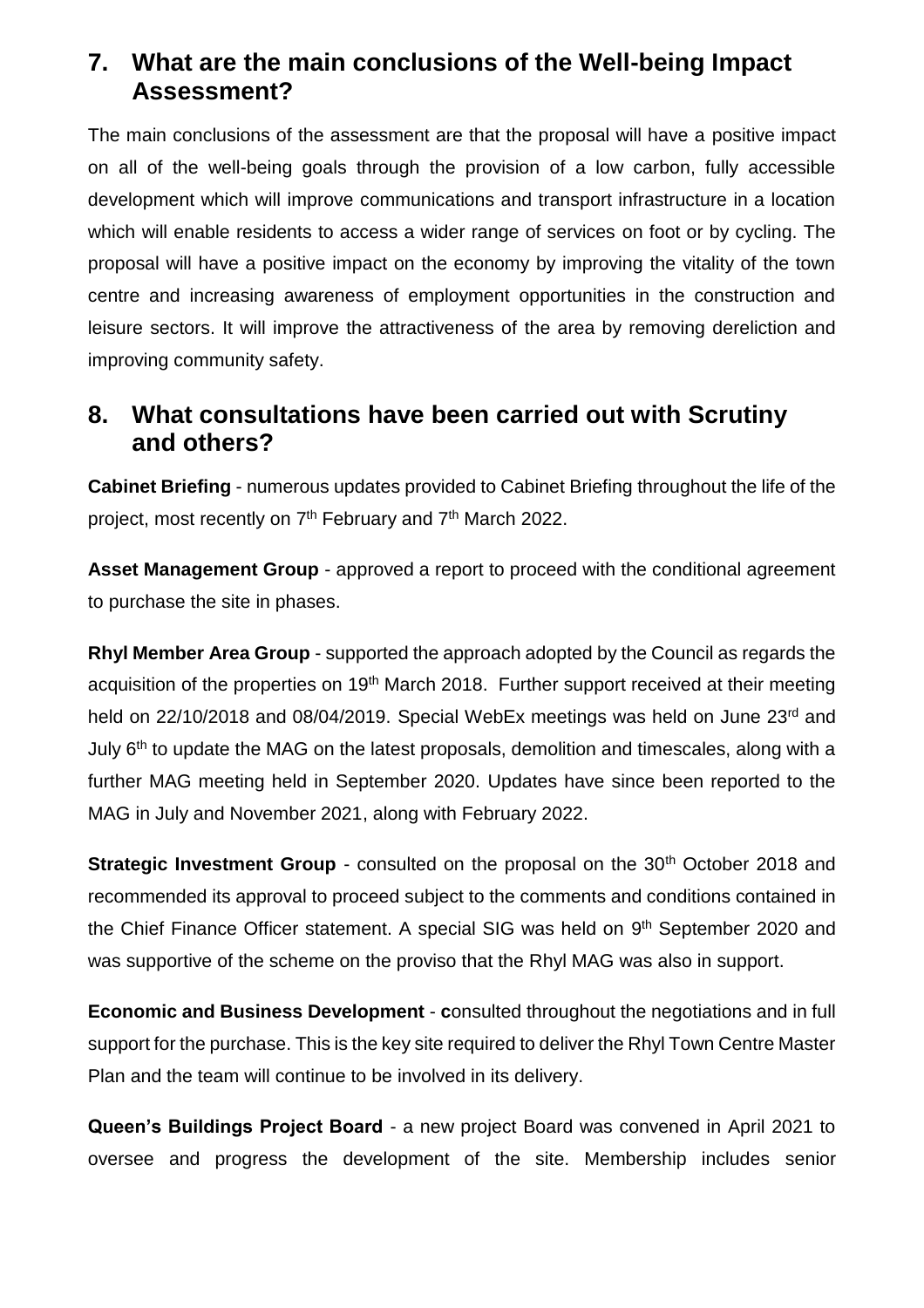representatives from the County Council and Welsh Government and they have met monthly since the inaugural meeting on 14<sup>th</sup> April 2021.

**Funding bodies** - officers continue to meet with Welsh Government officials fortnightly and have held numerous meetings with Welsh Government and Welsh European Funding Office throughout to ensure they are fully up to date with progress and to provide them with confidence about delivery and also to source additional funding as and when available.

# **9. Chief Finance Officer Statement**

As stated elsewhere any failure to complete the project within defined timescales would likely involve significant grant clawback. It is also clear the project will deliver significant regeneration benefits which will hopefully be the catalyst for further investment. The resultant asset will also remain in the ownership of DCC. As such Cabinet approved a revised Business Case on the 15<sup>th</sup> February which included additional funding. The procurement of a contractor for the construction phase will help ensure that this key project remains on track and minimises the risks to the project of grant clawback and as such all the recommendations are fully supported.

### **10. What risks are there and is there anything we can do to reduce them?**

10.1 The key risks are as follows.

10.2 If a decision to approve the award of a Contract to the preferred Contractor via Delegated Decision is not received, then the project cannot be delivered as planned. This would result in the County Council not delivering the outputs required in line with the deadline set out in the grant award letter and the County Council would not receive the £3.350m European Regional Development Fund grant earmarked for the project. There is also a risk that some or all of the funding already received from other Welsh Government funding streams could be clawed back.

10.3 If the cost to the principal contractor of placing orders for items with a long lead time is not underwritten by the County Council then the outputs required by the deadline set by the funding bodies cannot be delivered.

10.4 If the recommendations are approved at today's meeting, then this will provide sufficient time to deliver the scheme and associated benefits by the deadline set by the funding bodies.